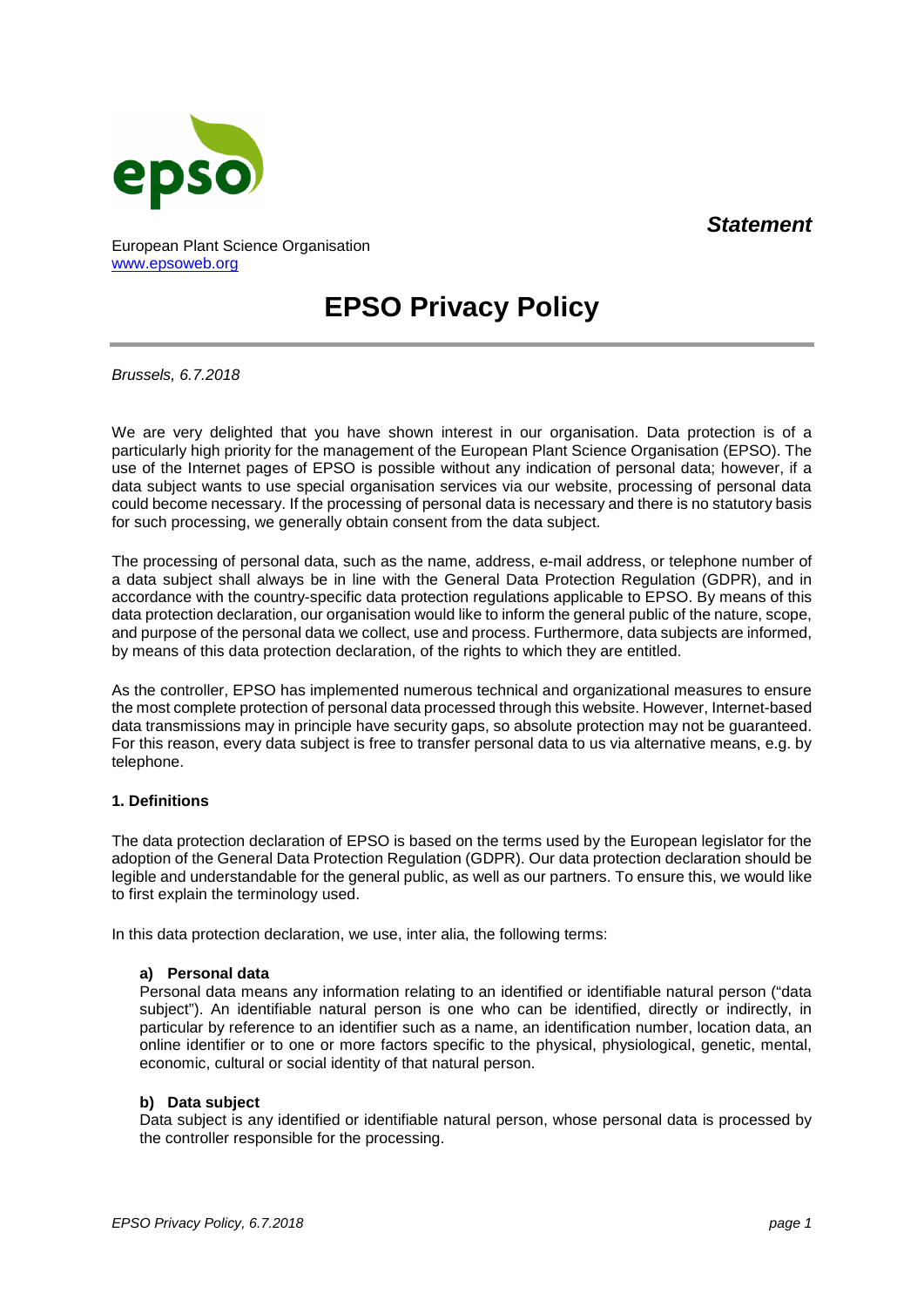# **c) Processing**

Processing is any operation or set of operations which is performed on personal data or on sets of personal data, whether or not by automated means, such as collection, recording, organisation, structuring, storage, adaptation or alteration, retrieval, consultation, use, disclosure by transmission, dissemination or otherwise making available, alignment or combination, restriction, erasure or destruction.

# **d) Restriction of processing**

Restriction of processing is the marking of stored personal data with the aim of limiting their processing in the future.

# **e) Pseudonymisation**

Pseudonymisation is the processing of personal data in such a manner that the personal data can no longer be attributed to a specific data subject without the use of additional information, provided that such additional information is kept separately and is subject to technical and organisational measures to ensure that the personal data are not attributed to an identified or identifiable natural person.

# **f) Controller or controller responsible for the processing**

Controller or controller responsible for the processing is the natural or legal person, public authority, agency or other body which, alone or jointly with others, determines the purposes and means of the processing of personal data; where the purposes and means of such processing are determined by Union or Member State law, the controller or the specific criteria for its nomination may be provided for by Union or Member State law.

# **g) Processor**

Processor is a natural or legal person, public authority, agency or other body which processes personal data on behalf of the controller.

#### **h) Recipient**

Recipient is a natural or legal person, public authority, agency or another body, to which the personal data are disclosed, whether a third party or not. However, public authorities which may receive personal data in the framework of a particular inquiry in accordance with Union or Member State law shall not be regarded as recipients; the processing of those data by those public authorities shall be in compliance with the applicable data protection rules according to the purposes of the processing.

# **i) Third party**

Third party is a natural or legal person, public authority, agency or body other than the data subject, controller, processor and persons who, under the direct authority of the controller or processor, are authorised to process personal data.

# **j) Consent**

Consent of the data subject is any freely given, specific, informed and unambiguous indication of the data subject's wishes by which he or she, by a statement or by a clear affirmative action, signifies agreement to the processing of personal data relating to him or her.

#### **2. Name and Address of the controller**

Controller for the purposes of the General Data Protection Regulation (GDPR), other data protection laws applicable in Member states of the European Union and other provisions related to data protection is:

EPSO – European Plant Science Organisation Rue de l'industrie 4 1000 Brussels **Belgium** Phone: +32 2 213 62 60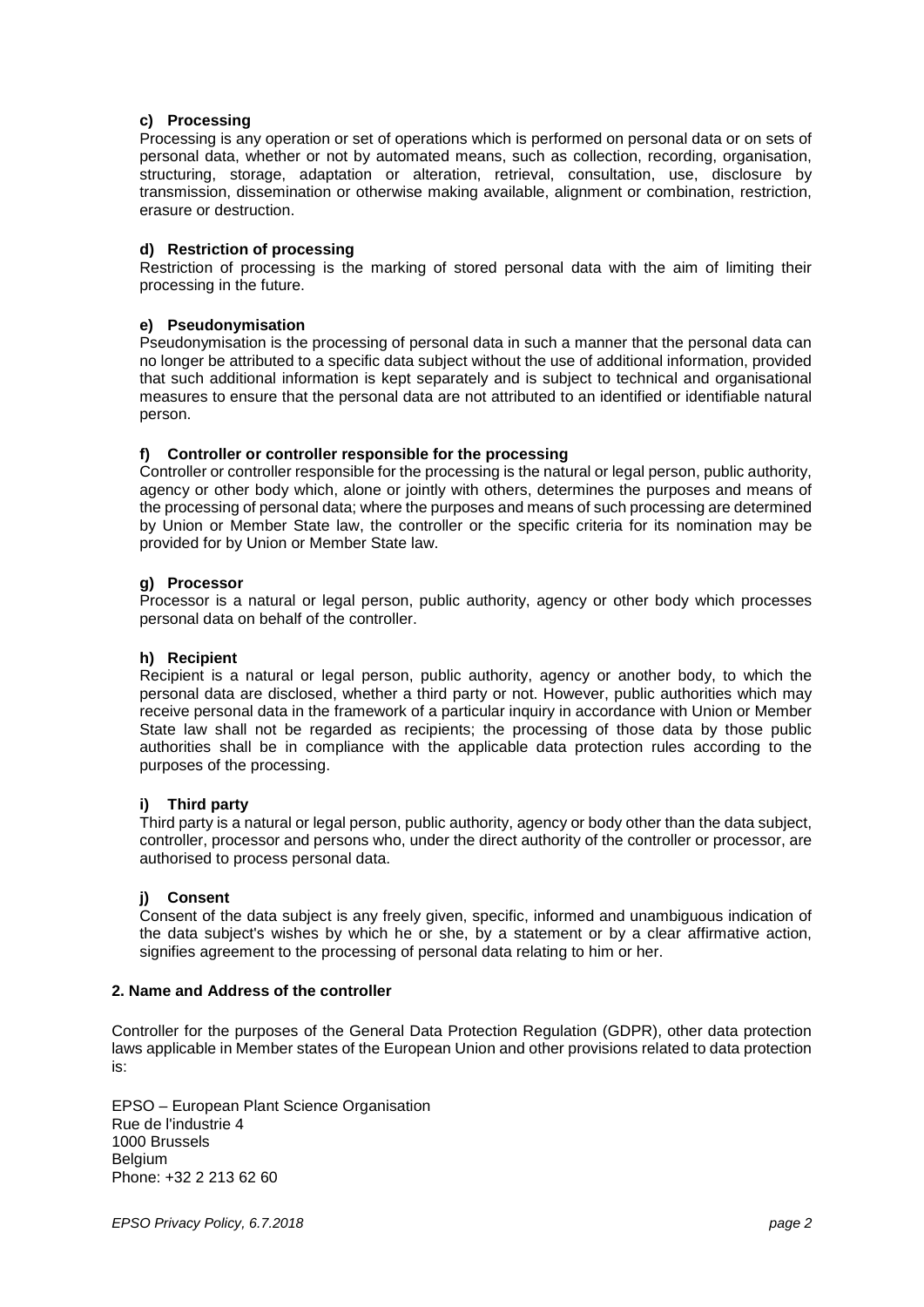Email: epso@epsomail.org Website: [www.epsoweb.org](http://www.epsoweb.org/)

#### **3. Collection of general data and information**

The website of EPSO collects a series of general data and information when a data subject or automated system calls up the website. This general data and information are stored in the server log files. Collected may be (1) the browser types and versions used, (2) the operating system used by the accessing system, (3) the website from which an accessing system reaches our website (so-called referrers), (4) the sub-websites, (5) the date and time of access to the Internet site, (6) an Internet protocol address (IP address), (7) the Internet service provider of the accessing system, and (8) any other similar data and information that may be used in the event of attacks on our information technology systems.

When using these general data and information, EPSO does not draw any conclusions about the data subject. Rather, this information is needed to (1) deliver the content of our website correctly, (2) optimize the content of our website, (3) ensure the long-term viability of our information technology systems and website technology, and (4) provide law enforcement authorities with the information necessary for criminal prosecution in case of a cyber-attack. Therefore, EPSO analyses anonymously collected data and information statistically, with the aim of increasing the data protection and data security of our organisation, and to ensure an optimal level of protection for the personal data we process. The anonymous data of the server log files are stored separately from all personal data provided by a data subject.

#### **4. Registration on our website**

The data subject has the possibility to register on the website of the controller with the indication of personal data. Which personal data are transmitted to the controller is determined by the respective input mask used for the registration. The personal data entered by the data subject are collected and stored exclusively for internal use by the controller, and for his own purposes. The controller may request transfer to one or more processors (e.g. a parcel service) that also uses personal data for an internal purpose which is attributable to the controller.

The registration of the data subject, with the voluntary indication of personal data, is intended to enable the controller to offer the data subject contents or services that may only be offered to registered users due to the nature of the matter in question. Registered persons are free to change the personal data specified during the registration at any time, or to have them completely deleted from the data stock of the controller.

The data controller shall, at any time, provide information upon request to each data subject as to what personal data are stored about the data subject. In addition, the data controller shall correct or erase personal data at the request or indication of the data subject, insofar as there are no statutory storage obligations. The entirety of the controller's employees are available to the data subject in this respect as contact persons.

#### **5. Subscription to our newsletters**

On the website of EPSO, users are given the opportunity to subscribe to our organisation's newsletter. The input mask used for this purpose determines what personal data are transmitted, as well as when the newsletter is ordered from the controller.

EPSO informs its members, sometimes partners, regularly by means of a newsletter. The organisation's newsletter may only be received by the data subject if (1) the data subject has a valid e-mail address and (2) the data subject registers for the newsletter shipping.

The personal data collected as part of a registration for the newsletter will only be used to send our newsletter. In addition, subscribers to the newsletter may be informed by e-mail, as long as this is necessary for the operation of the newsletter service or a registration in question, as this could be the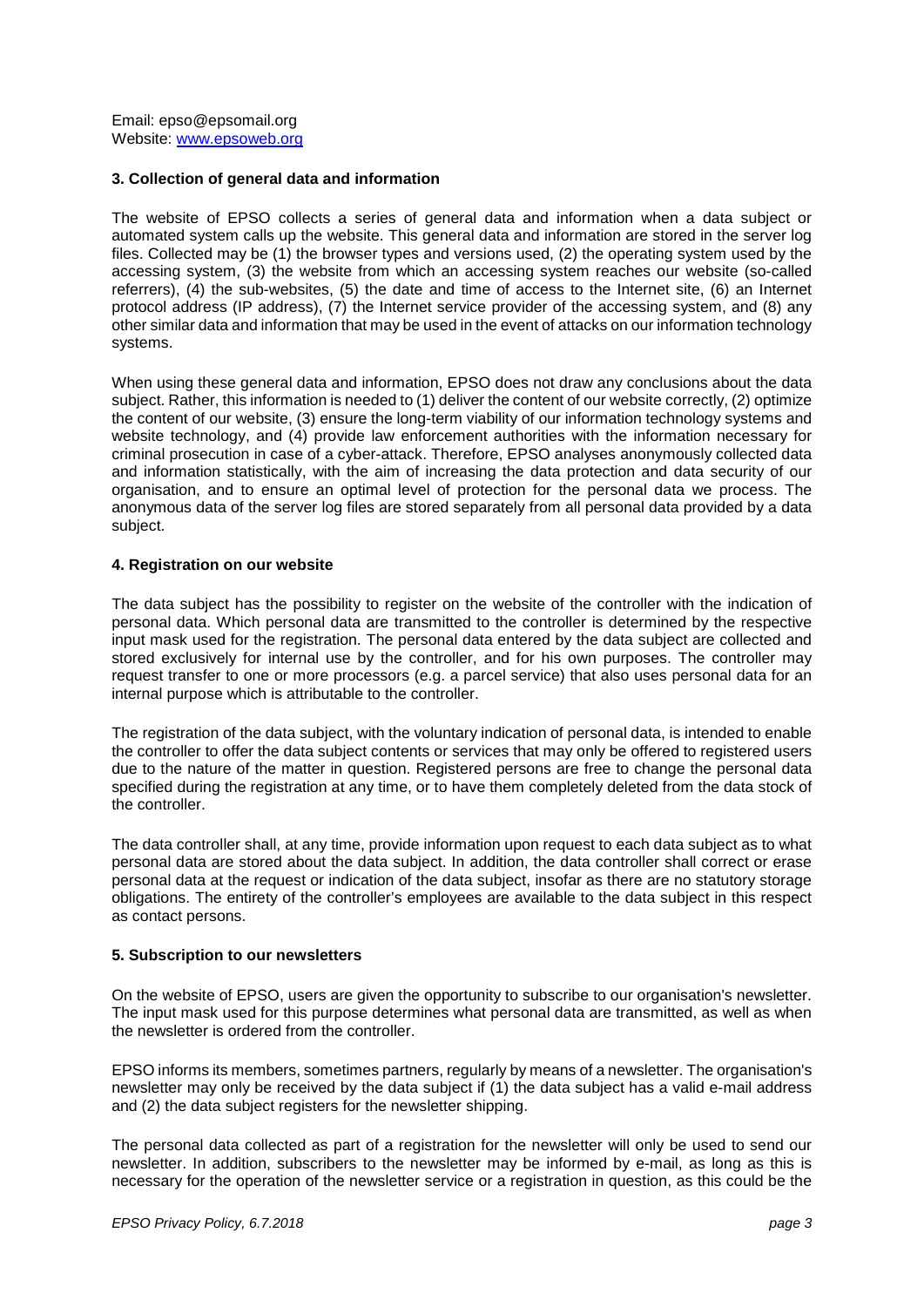case in the event of modifications to the newsletter offer, or in the event of a change in technical circumstances. There will be no transfer of personal data collected by the newsletter service to third parties. The subscription to our newsletter may be terminated by the data subject at any time. The consent to the storage of personal data, which the data subject has given for sending the newsletter, may be revoked at any time. For the purpose of revocation of consent, a corresponding link is found in each newsletter. It is also possible to unsubscribe from the newsletter at any time.

# **6. Newsletter-Tracking**

The newsletter of EPSO may contain so-called tracking pixels. A tracking pixel is a miniature graphic embedded in such e-mails, which are sent in HTML format to enable log file recording and analysis. This allows a statistical analysis of the success or failure of online marketing campaigns. Based on the embedded tracking pixel, EPSO may see if and when an e-mail was opened by a data subject, and which links in the e-mail were called up by data subjects.

Such personal data collected in the tracking pixels contained in the newsletters are stored and analysed by the controller in order to optimize the shipping of the newsletter, as well as to adapt the content of future newsletters even better to the interests of the data subject. These personal data will not be passed on to third parties. Data subjects are at any time entitled to revoke the respective separate declaration of consent issued by means of the double-opt-in procedure. After a revocation, these personal data will be deleted by the controller. EPSO automatically regards a withdrawal from the receipt of the newsletter as a revocation.

# **7. Contact possibility via the website**

The website of EPSO contains information that enables a quick electronic contact to our organisation, as well as direct communication with us, which also includes a general address of the so-called electronic mail (e-mail address). If a data subject contacts the controller by e-mail or via a contact form, the personal data transmitted by the data subject are automatically stored. Such personal data transmitted on a voluntary basis by a data subject to the data controller are stored for the purpose of processing or contacting the data subject. There is no transfer of this personal data to third parties.

#### **8. Routine erasure and blocking of personal data**

The data controller shall process and store the personal data of the data subject only for the period necessary to achieve the purpose of storage, or as far as this is granted by the European legislator or other legislators in laws or regulations to which the controller is subject to.

If the storage purpose is not applicable, or if a storage period prescribed by the European legislator or another competent legislator expires, the personal data are routinely blocked or erased in accordance with legal requirements.

#### **9. Rights of the data subject**

#### **a) Right of confirmation**

Each data subject shall have the right granted by the European legislator to obtain from the controller the confirmation as to whether or not personal data concerning him or her are being processed. If a data subject wishes to avail her/himself of this right of confirmation, he or she may, at any time, contact any employee of the controller.

#### **b) Right of access**

Each data subject shall have the right granted by the European legislator to obtain from the controller free information about his or her personal data stored at any time and a copy of this information. Furthermore, the European directives and regulations grant the data subject access to the following information: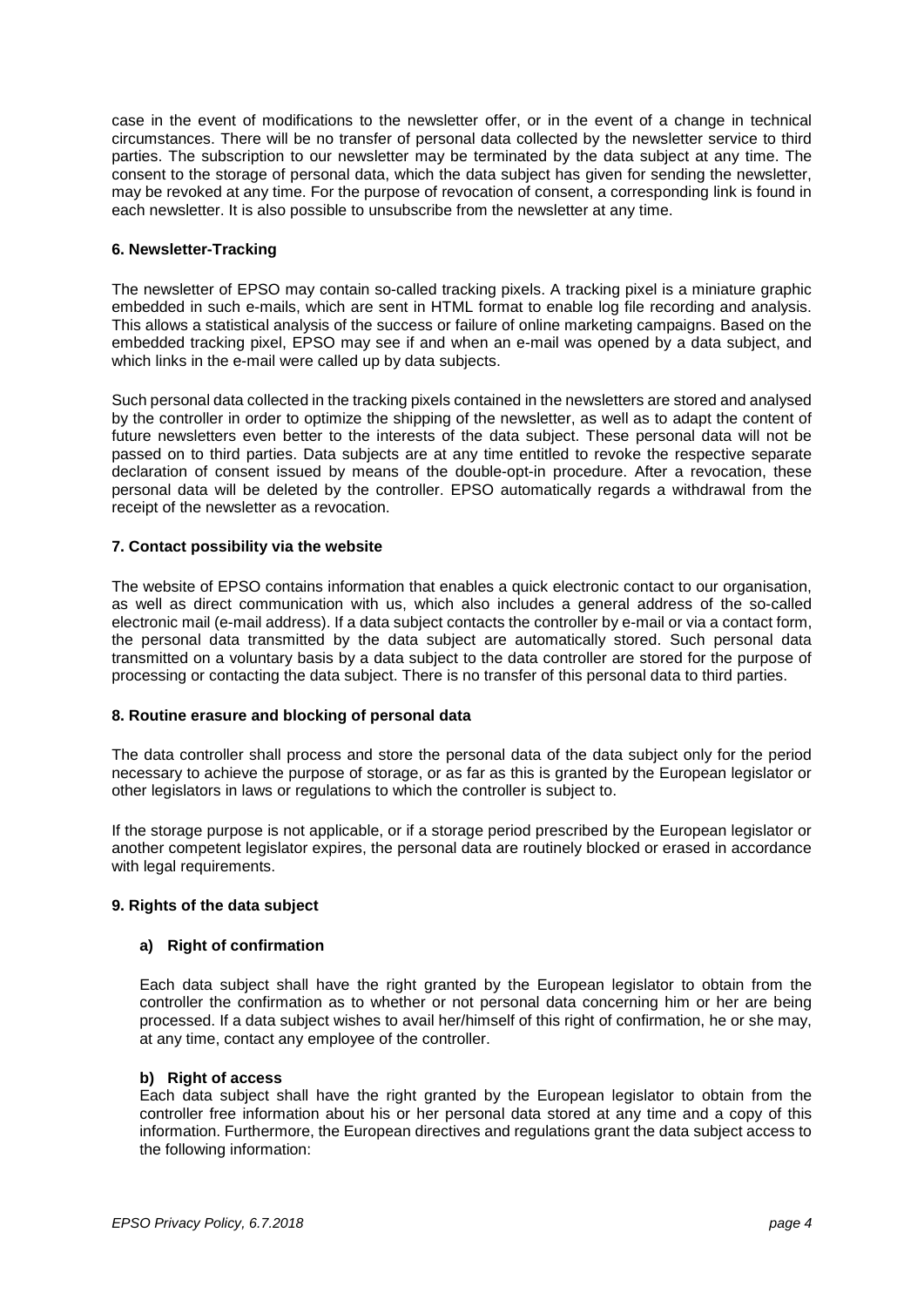- o the purposes of the processing;
- o the categories of personal data concerned;<br>o the recipients or categories of recipients to
- the recipients or categories of recipients to whom the personal data have been or will be disclosed, in particular recipients in third countries or international organisations;
- o where possible, the envisaged period for which the personal data will be stored, or, if not possible, the criteria used to determine that period;
- o the existence of the right to request from the controller rectification or erasure of personal data, or restriction of processing of personal data concerning the data subject, or to object to such processing;
- o the existence of the right to lodge a complaint with a supervisory authority;
- o where the personal data are not collected from the data subject, any available information as to their source;
- $\circ$  the existence of automated decision-making, including profiling, referred to in Article 22(1) and (4) of the GDPR and, at least in those cases, meaningful information about the logic involved, as well as the significance and envisaged consequences of such processing for the data subject.

Furthermore, the data subject shall have a right to obtain information as to whether personal data are transferred to a third country or to an international organisation. Where this is the case, the data subject shall have the right to be informed of the appropriate safeguards relating to the transfer.

If a data subject wishes to avail himself of this right of access, he or she may, at any time, contact any employee of the controller.

#### **c) Right to rectification**

Each data subject shall have the right granted by the European legislator to obtain from the controller without undue delay the rectification of inaccurate personal data concerning him or her. Taking into account the purposes of the processing, the data subject shall have the right to have incomplete personal data completed, including by means of providing a supplementary statement.

If a data subject wishes to exercise this right to rectification, he or she may, at any time, contact any employee of the controller.

#### **d) Right to erasure (Right to be forgotten)**

Each data subject shall have the right granted by the European legislator to obtain from the controller the erasure of personal data concerning him or her without undue delay, and the controller shall have the obligation to erase personal data without undue delay where one of the following grounds applies, as long as the processing is not necessary:

- $\circ$  The personal data are no longer necessary in relation to the purposes for which they were collected or otherwise processed.
- o The data subject withdraws consent to which the processing is based according to point (a) of Article 6(1) of the GDPR, or point (a) of Article 9(2) of the GDPR, and where there is no other legal ground for the processing.
- o The data subject objects to the processing pursuant to Article 21(1) of the GDPR and there are no overriding legitimate grounds for the processing, or the data subject objects to the processing pursuant to Article 21(2) of the GDPR.
- o The personal data have been unlawfully processed.
- o The personal data must be erased for compliance with a legal obligation in Union or Member State law to which the controller is subject.
- o The personal data have been collected in relation to the offer of information society services referred to in Article 8(1) of the GDPR.

If one of the aforementioned reasons applies, and a data subject wishes to request the erasure of personal data stored by EPSO, he or she may, at any time, contact any employee of the controller. An employee of EPSO shall promptly ensure that the erasure request is complied with immediately. Where the controller has made personal data public and is obliged pursuant to Article 17(1) to erase the personal data, the controller, taking account of available technology and the cost of implementation, shall take reasonable steps, including technical measures, to inform other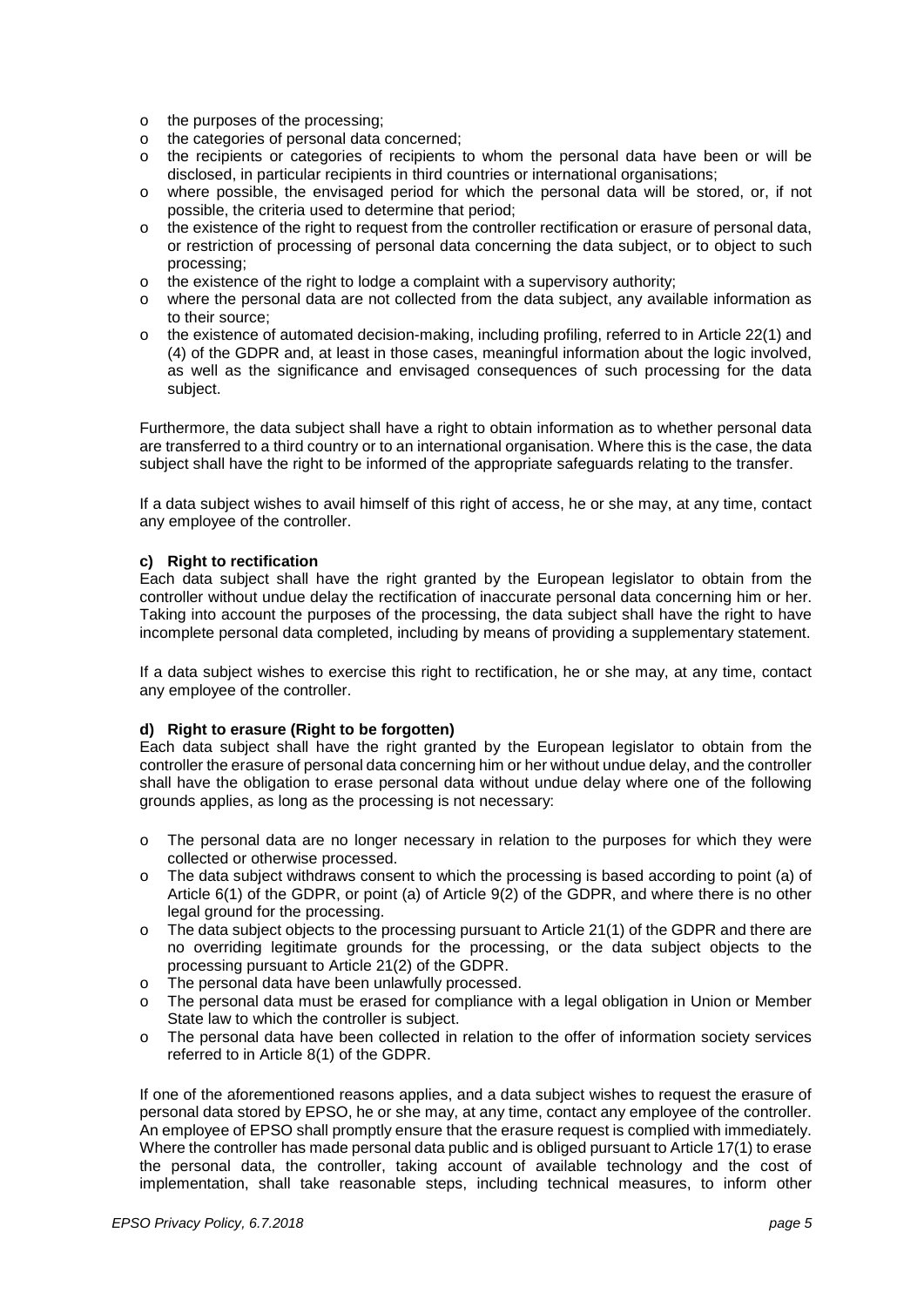controllers processing the personal data that the data subject has requested erasure by such controllers of any links to, or copy or replication of, those personal data, as far as processing is not required. An employee of EPSO will arrange the necessary measures in individual cases.

#### **e) Right of restriction of processing**

Each data subject shall have the right granted by the European legislator to obtain from the controller restriction of processing where one of the following applies:

- $\circ$  The accuracy of the personal data is contested by the data subject, for a period enabling the controller to verify the accuracy of the personal data.
- $\circ$  The processing is unlawful, and the data subject opposes the erasure of the personal data and requests instead the restriction of their use instead.
- $\circ$  The controller no longer needs the personal data for the purposes of the processing, but they are required by the data subject for the establishment, exercise or defence of legal claims.
- $\circ$  The data subject has objected to processing pursuant to Article 21(1) of the GDPR pending the verification whether the legitimate grounds of the controller override those of the data subject.

If one of the aforementioned conditions is met, and a data subject wishes to request the restriction of the processing of personal data stored by EPSO, he or she may at any time contact any employee of the controller. The employee of EPSO will arrange the restriction of the processing.

# **f) Right to data portability**

Each data subject shall have the right granted by the European legislator, to receive the personal data concerning him or her, which was provided to a controller, in a structured, commonly used and machine-readable format. He or she shall have the right to transmit those data to another controller without hindrance from the controller to which the personal data have been provided, as long as the processing is based on consent pursuant to point (a) of Article 6(1) of the GDPR or point (a) of Article 9(2) of the GDPR, or on a contract pursuant to point (b) of Article 6(1) of the GDPR, and the processing is carried out by automated means, as long as the processing is not necessary for the performance of a task carried out in the public interest or in the exercise of official authority vested in the controller.

Furthermore, in exercising his or her right to data portability pursuant to Article 20(1) of the GDPR, the data subject shall have the right to have personal data transmitted directly from one controller to another, where technically feasible and when doing so does not adversely affect the rights and freedoms of others.

In order to assert the right to data portability, the data subject may at any time contact any employee of EPSO.

# **g) Right to object**

Each data subject shall have the right granted by the European legislator to object, on grounds relating to his or her particular situation, at any time, to processing of personal data concerning him or her, which is based on point (e) or (f) of Article 6(1) of the GDPR.

EPSO shall no longer process the personal data in the event of the objection, unless we can demonstrate compelling legitimate grounds for the processing which override the interests, rights and freedoms of the data subject, or for the establishment, exercise or defence of legal claims.

In addition, the data subject has the right, on grounds relating to his or her particular situation, to object to processing of personal data concerning him or her by EPSO for scientific or historical research purposes, or for statistical purposes pursuant to Article 89(1) of the GDPR, unless the processing is necessary for the performance of a task carried out for reasons of public interest.

In order to exercise the right to object, the data subject may contact any employee of EPSO. In addition, the data subject is free in the context of the use of information society services, and notwithstanding Directive 2002/58/EC, to use his or her right to object by automated means using technical specifications.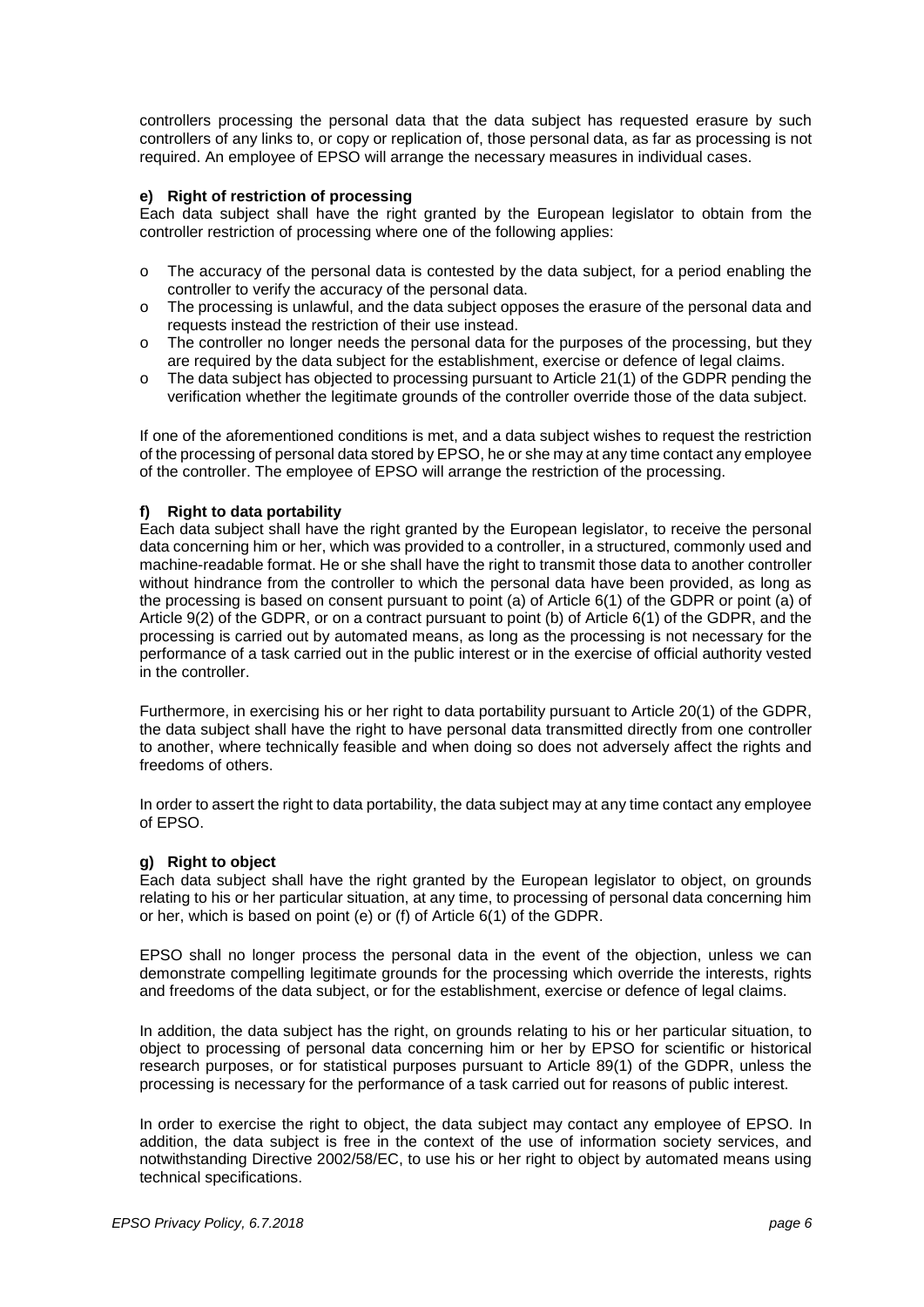# **h) Automated individual decision-making, including profiling**

Each data subject shall have the right granted by the European legislator not to be subject to a decision based solely on automated processing, including profiling, which produces legal effects concerning him or her, or similarly significantly affects him or her, as long as the decision (1) is not necessary for entering into, or the performance of, a contract between the data subject and a data controller, or (2) is not authorised by Union or Member State law to which the controller is subject and which also lays down suitable measures to safeguard the data subject's rights and freedoms and legitimate interests, or (3) is not based on the data subject's explicit consent.

If the decision (1) is necessary for entering into, or the performance of, a contract between the data subject and a data controller, or (2) it is based on the data subject's explicit consent, EPSO shall implement suitable measures to safeguard the data subject's rights and freedoms and legitimate interests, at least the right to obtain human intervention on the part of the controller, to express his or her point of view and contest the decision.

If the data subject wishes to exercise the rights concerning automated individual decision-making, he or she may, at any time, contact any employee of EPSO.

# **i) Right to withdraw data protection consent**

Each data subject shall have the right granted by the European legislator to withdraw his or her consent to processing of his or her personal data at any time.

If the data subject wishes to exercise the right to withdraw the consent, he or she may, at any time, contact any employee of EPSO.

# **10. Data protection for applications and the application procedures**

The data controller shall collect and process the personal data of applicants for the purpose of the processing of the application procedure. The processing may also be carried out electronically. This is the case, in particular, if an applicant submits corresponding application documents by e-mail or by means of a web form on the website to the controller. If the data controller concludes an employment contract with an applicant, the submitted data will be stored for the purpose of processing the employment relationship in compliance with legal requirements. If no employment contract is concluded with the applicant by the controller, the application documents shall be automatically erased two months after notification of the refusal decision, provided that no other legitimate interests of the controller are opposed to the erasure. Other legitimate interest in this relation is, e.g. a burden of proof in a procedure under the General Equal Treatment Act (AGG).

# **11. Legal basis for the processing**

Art. 6(1) lit. a GDPR serves as the legal basis for processing operations for which we obtain consent for a specific processing purpose. If the processing of personal data is necessary for the performance of a contract to which the data subject is party, as is the case, for example, when processing operations are necessary for the supply of goods or to provide any other service, the processing is based on Article 6(1) lit. b GDPR. Is our organisation subject to a legal obligation by which processing of personal data is required, such as for the fulfilment of tax obligations, the processing is based on Art. 6(1) lit. c GDPR. In rare cases, the processing of personal data may be necessary to protect the vital interests of the data subject or of another natural person. This would be the case, for example, if a visitor were injured in our organisation and her/his name, age, health insurance data or other vital information would have to be passed on to a doctor, hospital or other third party. Then the processing would be based on Art. 6(1) lit. d GDPR. Finally, processing operations could be based on Article 6(1) lit. f GDPR. This legal basis is used for processing operations which are not covered by any of the abovementioned legal grounds, if processing is necessary for the purposes of the legitimate interests pursued by our organisation or by a third party, except where such interests are overridden by the interests or fundamental rights and freedoms of the data subject which require protection of personal data. Such processing operations are particularly permissible because they have been specifically mentioned by the European legislator. He considered that a legitimate interest could be assumed if the data subject is a client of the controller (Recital 47 Sentence 2 GDPR).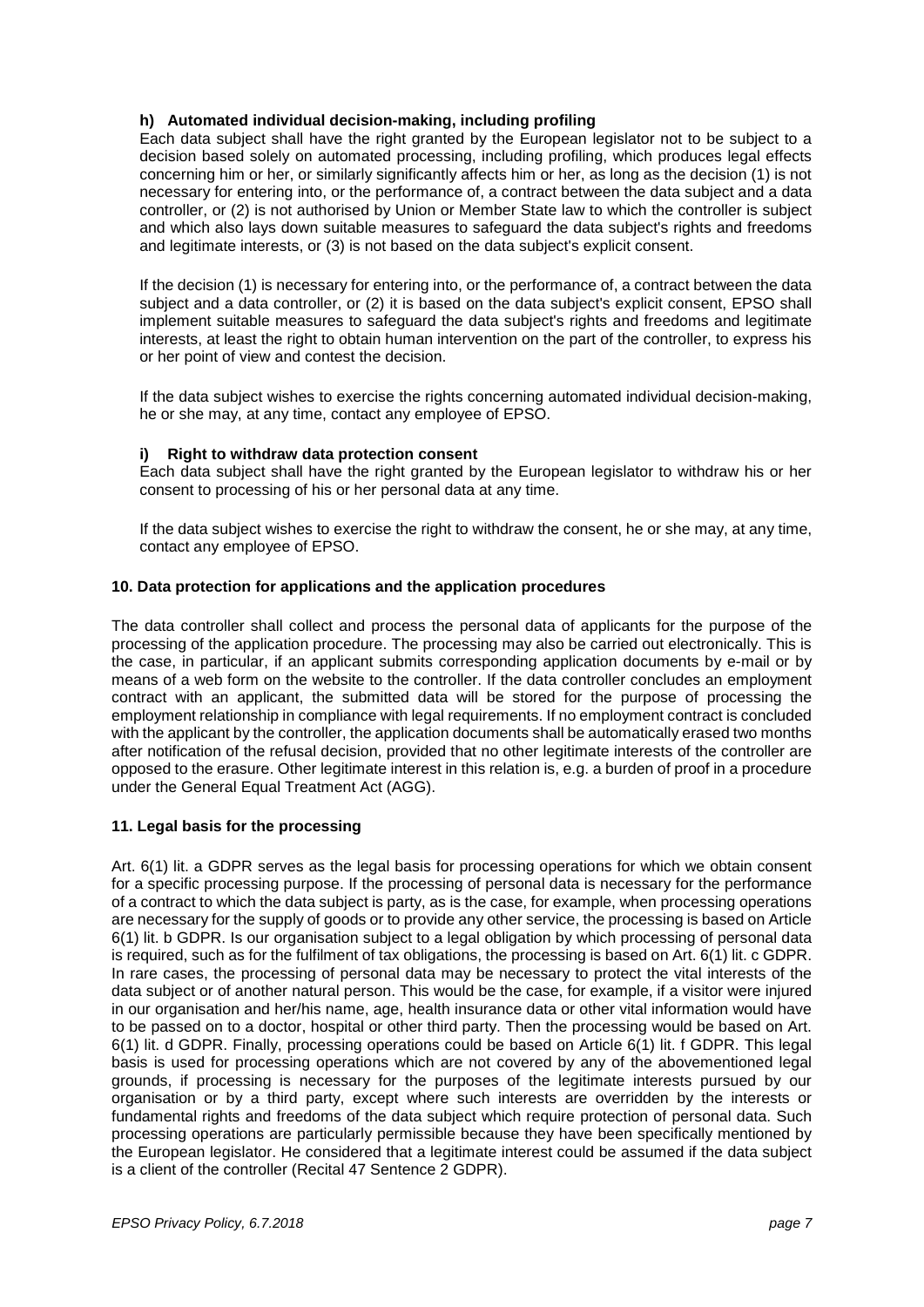# **12. Data protection provisions about the application and use of Facebook**

On this website, EPSO has integrated components of the enterprise Facebook. Facebook is a social network.

A social network is a place for social meetings on the Internet, an online community, which usually allows users to communicate with each other and interact in a virtual space. A social network may serve as a platform for the exchange of opinions and experiences, or enable the Internet community to provide personal or business-related information. Facebook allows social network users to include the creation of private profiles, upload photos, and network through friend requests.

The operating company of Facebook is Facebook, Inc., 1 Hacker Way, Menlo Park, CA 94025, United States. If a person lives outside of the United States or Canada, the controller is the Facebook Ireland Ltd., 4 Grand Canal Square, Grand Canal Harbour, Dublin 2, Ireland.

With each call-up to one of the individual pages of this Internet website, which is operated by EPSO and into which a Facebook component (Facebook plug-ins) was integrated, the web browser on the information technology system of the data subject is automatically prompted to download display of the corresponding Facebook component from Facebook through the Facebook component. An overview of all the Facebook Plug-ins may be accessed under https://developers.facebook.com/docs/plugins/. During the course of this technical procedure, Facebook is made aware of what specific sub-site of our website was visited by the data subject.

If the data subject is logged in at the same time on Facebook, Facebook detects with every call-up to our website by the data subject—and for the entire duration of their stay on our Internet site—which specific sub-site of our Internet page was visited by the data subject. This information is collected through the Facebook component and associated with the respective Facebook account of the data subject. If the data subject clicks on one of the Facebook buttons integrated into our website, e.g. the "Like" button, or if the data subject submits a comment, then Facebook matches this information with the personal Facebook user account of the data subject and stores the personal data.

Facebook always receives, through the Facebook component, information about a visit to our website by the data subject, whenever the data subject is logged in at the same time on Facebook during the time of the call-up to our website. This occurs regardless of whether the data subject clicks on the Facebook component or not. If such a transmission of information to Facebook is not desirable for the data subject, then he or she may prevent this by logging off from their Facebook account before a callup to our website is made.

The data protection guideline published by Facebook, which is available at https://facebook.com/about/privacy/, provides information about the collection, processing and use of personal data by Facebook. In addition, it is explained there what setting options Facebook offers to protect the privacy of the data subject. In addition, different configuration options are made available to allow the elimination of data transmission to Facebook, e.g. the Facebook blocker of the provider Webgraph, which may be obtained under http://webgraph.com/resources/facebookblocker/. These applications may be used by the data subject to eliminate a data transmission to Facebook.

#### **13. Data protection provisions about the application and use of Google Analytics (with anonymization function)**

On this website, EPSO has integrated the component of Google Analytics (with the anonymizer function). Google Analytics is a web analytics service. Web analytics is the collection, gathering, and analysis of data about the behaviour of visitors to websites. A web analysis service collects, inter alia, data about the website from which a person has come (the so-called referrer), which sub-pages were visited, or how often and for what duration a sub-page was viewed. Web analytics are mainly used for the optimization of a website and in order to carry out a cost-benefit analysis of Internet advertising.

The operator of the Google Analytics component is Google Inc., 1600 Amphitheatre Pkwy, Mountain View, CA 94043-1351, United States.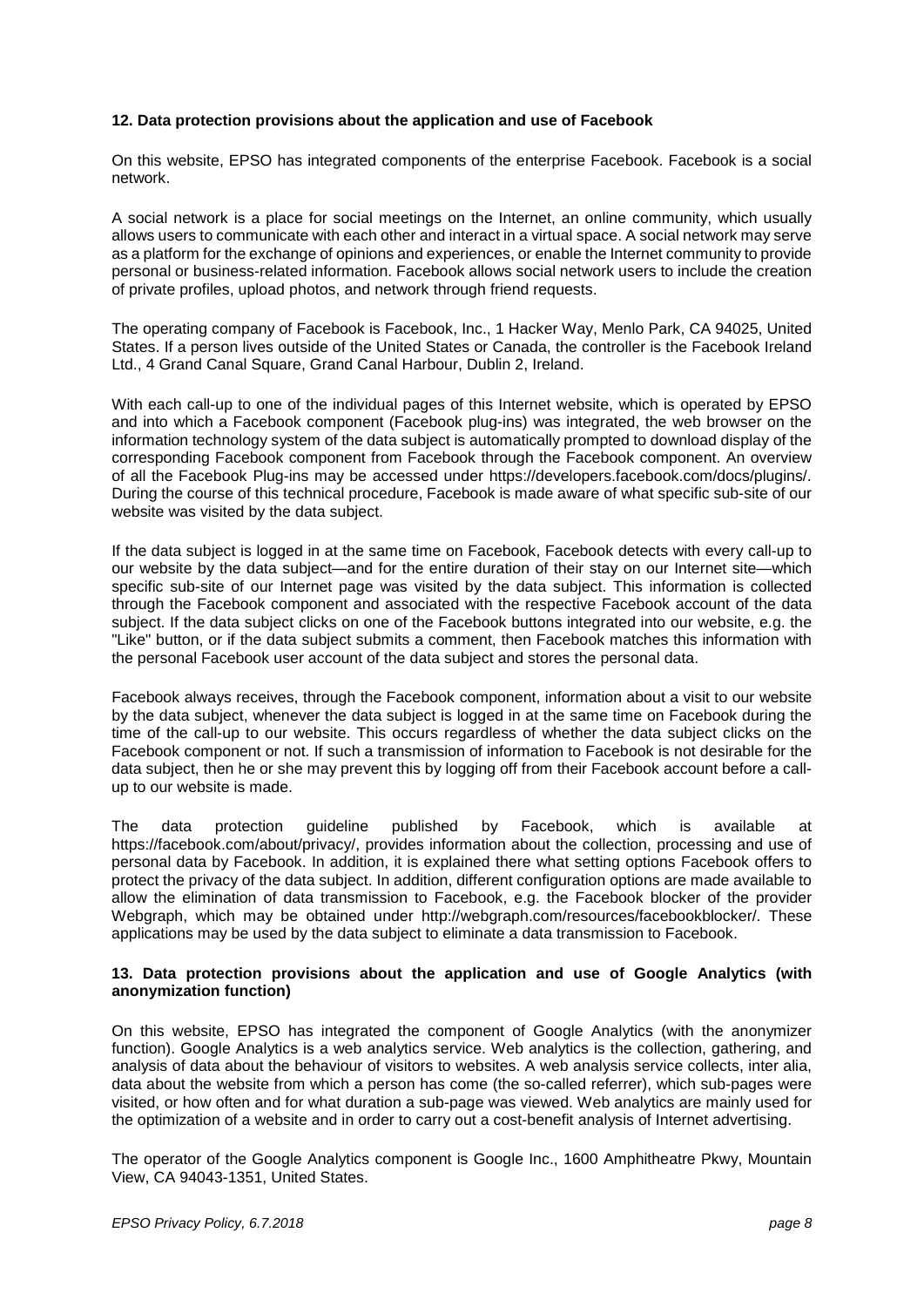For the web analytics through Google Analytics, EPSO uses the application "\_gat. \_anonymizeIp". By means of this application the IP address of the Internet connection of the data subject is abridged by Google and anonymised when accessing our websites from a Member State of the European Union or another Contracting State to the Agreement on the European Economic Area.

The purpose of the Google Analytics component is to analyse the traffic on our website. Google uses the collected data and information, inter alia, to evaluate the use of our website and to provide online reports, which show the activities on our websites, and to provide other services concerning the use of our Internet site for us.

Google Analytics places a cookie on the information technology system of the data subject. The definition of cookies is explained above. With the setting of the cookie, Google is enabled to analyse the use of our website. With each call-up to one of the individual pages of this Internet site, which is operated by EPSO and into which a Google Analytics component was integrated, the Internet browser on the information technology system of the data subject will automatically submit data through the Google Analytics component for the purpose of online advertising and the settlement of commissions to Google. During the course of this technical procedure, the enterprise Google gains knowledge of personal information, such as the IP address of the data subject, which serves Google, inter alia, to understand the origin of visitors and clicks, and subsequently create commission settlements.

The cookie is used to store personal information, such as the access time, the location from which the access was made, and the frequency of visits of our website by the data subject. With each visit to our Internet site, such personal data, including the IP address of the Internet access used by the data subject, will be transmitted to Google in the United States of America. These personal data are stored by Google in the United States of America. Google may pass these personal data collected through the technical procedure to third parties.

The data subject may, as stated above, prevent the setting of cookies through our website at any time by means of a corresponding adjustment of the web browser used and thus permanently deny the setting of cookies. Such an adjustment to the Internet browser used would also prevent Google Analytics from setting a cookie on the information technology system of the data subject. In addition, cookies already in use by Google Analytics may be deleted at any time via a web browser or other software programs.

In addition, the data subject has the possibility of objecting to a collection of data that are generated by Google Analytics, which is related to the use of this website, as well as the processing of this data by Google and the chance to preclude any such. For this purpose, the data subject must download a browser add-on under the link https://tools.google.com/dlpage/gaoptout and install it. This browser addon tells Google Analytics through a JavaScript, that any data and information about the visits of Internet pages may not be transmitted to Google Analytics. The installation of the browser add-ons is considered an objection by Google. If the information technology system of the data subject is later deleted, formatted, or newly installed, then the data subject must reinstall the browser add-ons to disable Google Analytics. If the browser add-on was uninstalled by the data subject or any other person who is attributable to their sphere of competence, or is disabled, it is possible to execute the reinstallation or reactivation of the browser add-ons.

Further information and the applicable data protection provisions of Google may be retrieved under<br>https://www.google.com/intl/en/policies/privacy/ and and https://www.google.com/intl/en/policies/privacy/ and and http://www.google.com/analytics/terms/us.html. Google Analytics is further explained under the following Link https://www.google.com/analytics/.

#### **14. Data protection provisions about the application and use of Twitter**

On this website, EPSO has integrated components of Twitter. Twitter is a multilingual, publiclyaccessible microblogging service on which users may publish and spread so-called 'tweets,' e.g. short messages, which are limited to 280 characters. These short messages are available for everyone, including those who are not logged on to Twitter. The tweets are also displayed to so-called followers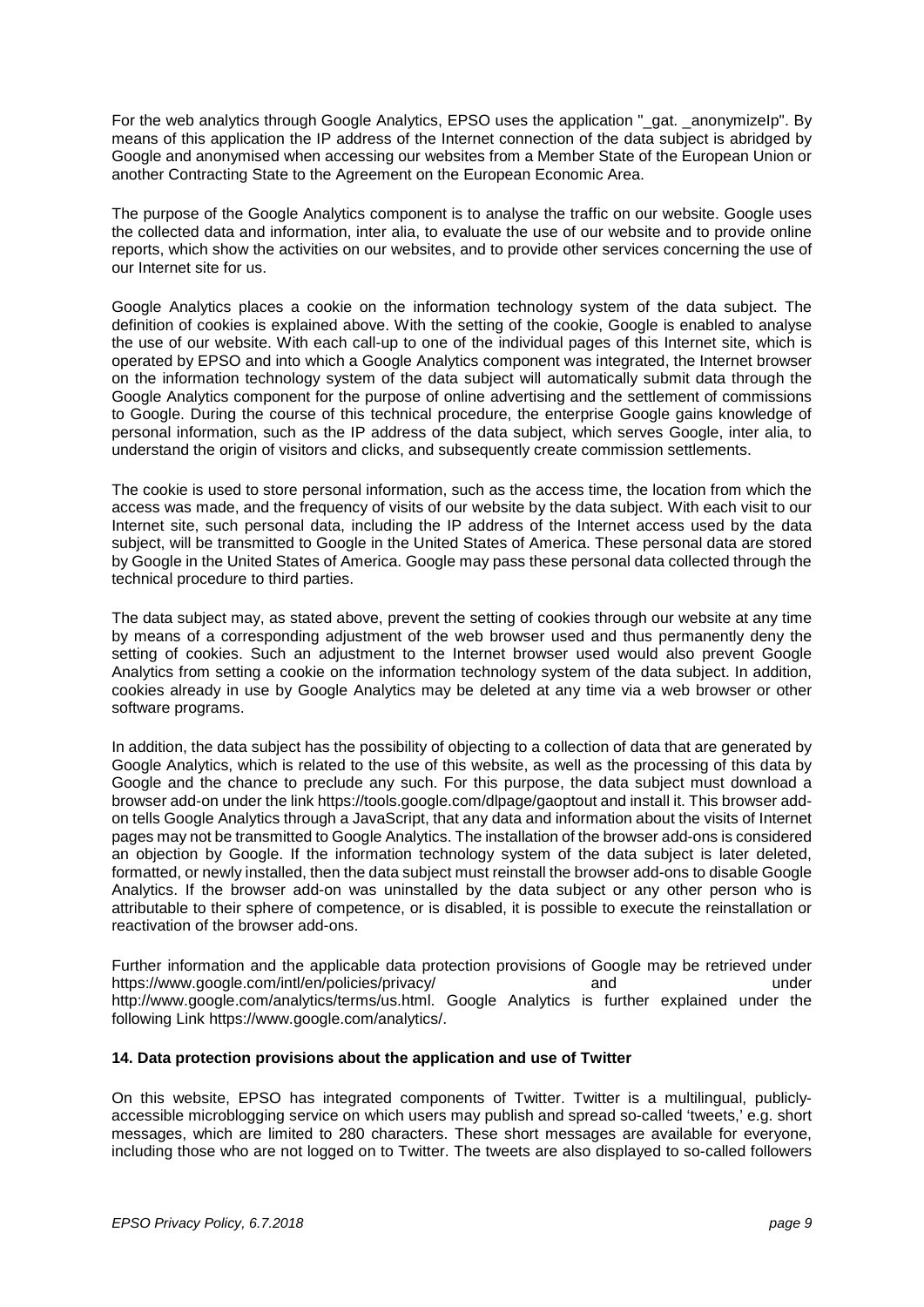of the respective user. Followers are other Twitter users who follow a user's tweets. Furthermore, Twitter allows you to address a wide audience via hashtags, links or retweets.

The operating company of Twitter is Twitter, Inc., 1355 Market Street, Suite 900, San Francisco, CA 94103, UNITED STATES.

With each call-up to one of the individual pages of this Internet site, which is operated by EPSO and on which a Twitter component (Twitter button) was integrated, the Internet browser on the information technology system of the data subject is automatically prompted to download a display of the corresponding Twitter component of Twitter. Further information about the Twitter buttons is available under https://about.twitter.com/de/resources/buttons. During the course of this technical procedure, Twitter gains knowledge of what specific sub-page of our website was visited by the data subject. The purpose of the integration of the Twitter component is a retransmission of the contents of this website to allow our users to introduce this web page to the digital world and increase our visitor numbers.

If the data subject is logged in at the same time on Twitter, Twitter detects with every call-up to our website by the data subject and for the entire duration of their stay on our Internet site which specific sub-page of our Internet page was visited by the data subject. This information is collected through the Twitter component and associated with the respective Twitter account of the data subject. If the data subject clicks on one of the Twitter buttons integrated on our website, then Twitter assigns this information to the personal Twitter user account of the data subject and stores the personal data.

Twitter receives information via the Twitter component that the data subject has visited our website, provided that the data subject is logged in on Twitter at the time of the call-up to our website. This occurs regardless of whether the person clicks on the Twitter component or not. If such a transmission of information to Twitter is not desirable for the data subject, then he or she may prevent this by logging off from their Twitter account before a call-up to our website is made.

The applicable data protection provisions of Twitter may be accessed under https://twitter.com/privacy?lang=en.

#### **15. Data protection provisions about the application and use of YouTube**

On this website, EPSO has integrated components of YouTube. YouTube is an Internet video portal that enables video publishers to set video clips and other users free of charge, which also provides free viewing, review and commenting on them. YouTube allows you to publish all kinds of videos, so you can access both full movies and TV broadcasts, as well as music videos, trailers, and videos made by users via the Internet portal.

The operating company of YouTube is YouTube, LLC, 901 Cherry Ave., San Bruno, CA 94066, UNITED STATES. The YouTube, LLC is a subsidiary of Google Inc., 1600 Amphitheatre Pkwy, Mountain View, CA 94043-1351, UNITED STATES.

With each call-up to one of the individual pages of this Internet site, which is operated by EPSO and on which a YouTube component (YouTube video) was integrated, the Internet browser on the information technology system of the data subject is automatically prompted to download a display of the corresponding YouTube component. Further information about YouTube may be obtained under https://www.youtube.com/yt/about/en/. During the course of this technical procedure, YouTube and Google gain knowledge of what specific sub-page of our website was visited by the data subject.

If the data subject is logged in on YouTube, YouTube recognizes with each call-up to a sub-page that contains a YouTube video, which specific sub-page of our Internet site was visited by the data subject. This information is collected by YouTube and Google and assigned to the respective YouTube account of the data subject.

YouTube and Google will receive information through the YouTube component that the data subject has visited our website, if the data subject at the time of the call to our website is logged in on YouTube; this occurs regardless of whether the person clicks on a YouTube video or not. If such a transmission